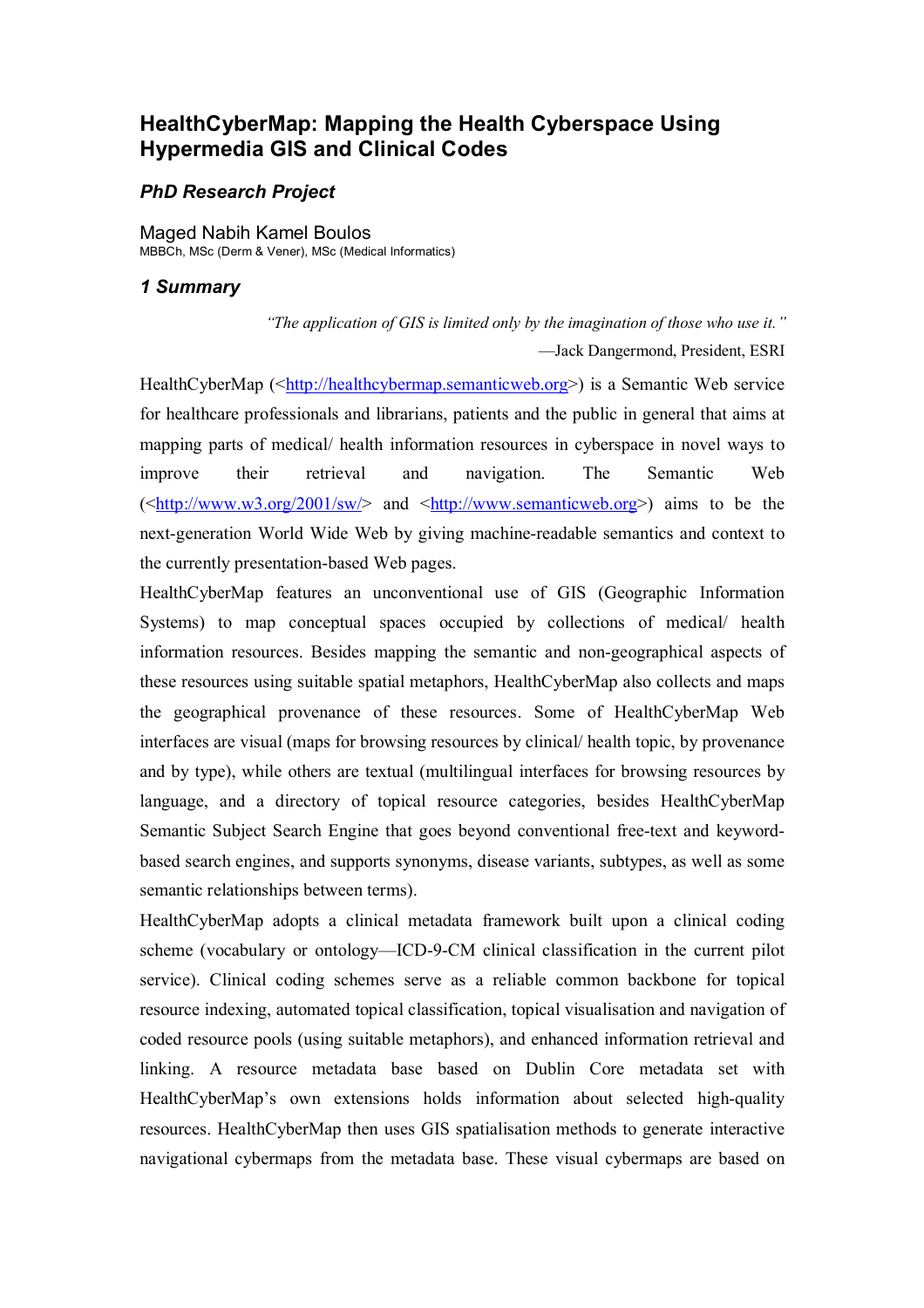familiar metaphors for image-word association to give users a broad overview and understanding of what is available in this complex conceptual space of medical/ health Internet resources and help them navigate it more efficiently and effectively.

HealthCyberMap cybermaps can be considered as semantically-spatialised, ontologybased browsing views of the underlying resource metadata base. Using a clinical coding scheme as a metric for spatialisation ("semantic distance") is unique to HealthCyberMap and is very much suited for the semantic categorisation and navigation of medical/ health Internet information resources. HealthCyberMap also introduces a useful form of cyberspatial analysis for the detection of topical coverage gaps in its resource pool using choropleth (shaded) maps of human body systems. The project features a cost-effective method for serving Web hypermaps with dynamic metadata base drill-down functionality. It also demonstrates the feasibility of Electronic Patient Record to Online Information Services (like HealthCyberMap) Problem to Knowledge Linking using clinical codes as crisp problem-knowledge linkers or knowledge hooks.

The Semantic Subject Search Engine queries the same HealthCyberMap resource metadata base. Explicit concepts in resource metadata map onto a brokering domain ontology (ICD-9-CM) allowing the search engine to infer implicit meanings (synonyms and semantic relationships) not directly mentioned in either the resource or its metadata. Similarly, user queries would map to the same ontology allowing the search engine to infer the implicit semantics of user queries and use them to optimise retrieval.

A formative evaluation study of HealthCyberMap pilot service using an online user evaluation questionnaire, in addition to analysis of HealthCyberMap server transaction log, has been conducted during the period from 18 April 2002 to 1 June 2002 with very encouraging results. This two-method evaluation approach was guided by methodologies described in NIH† Web Site Evaluation and Performance Measures Toolkit among other resources.

Many exciting future possibilities have been also investigated by the author, including the further development HealthCyberMap as a customisable, location-based medical/ health information service.

#### Keywords

 $\overline{a}$ 

Semantic Web, Resource Description Framework (RDF), Metadata, Dublin Core, Ontologies, Controlled Vocabularies, Clinical Codes, Problem to Knowledge Linking, Clinical Decision Support, Geographic Information Systems (GIS), Cartography, Cyberspace, Cybergeography, Cyberspatial Analysis, Medical/ Health Information Spaces, Spatialisation, Spatial/ Visual

<sup>†</sup> National Institutes of Health, US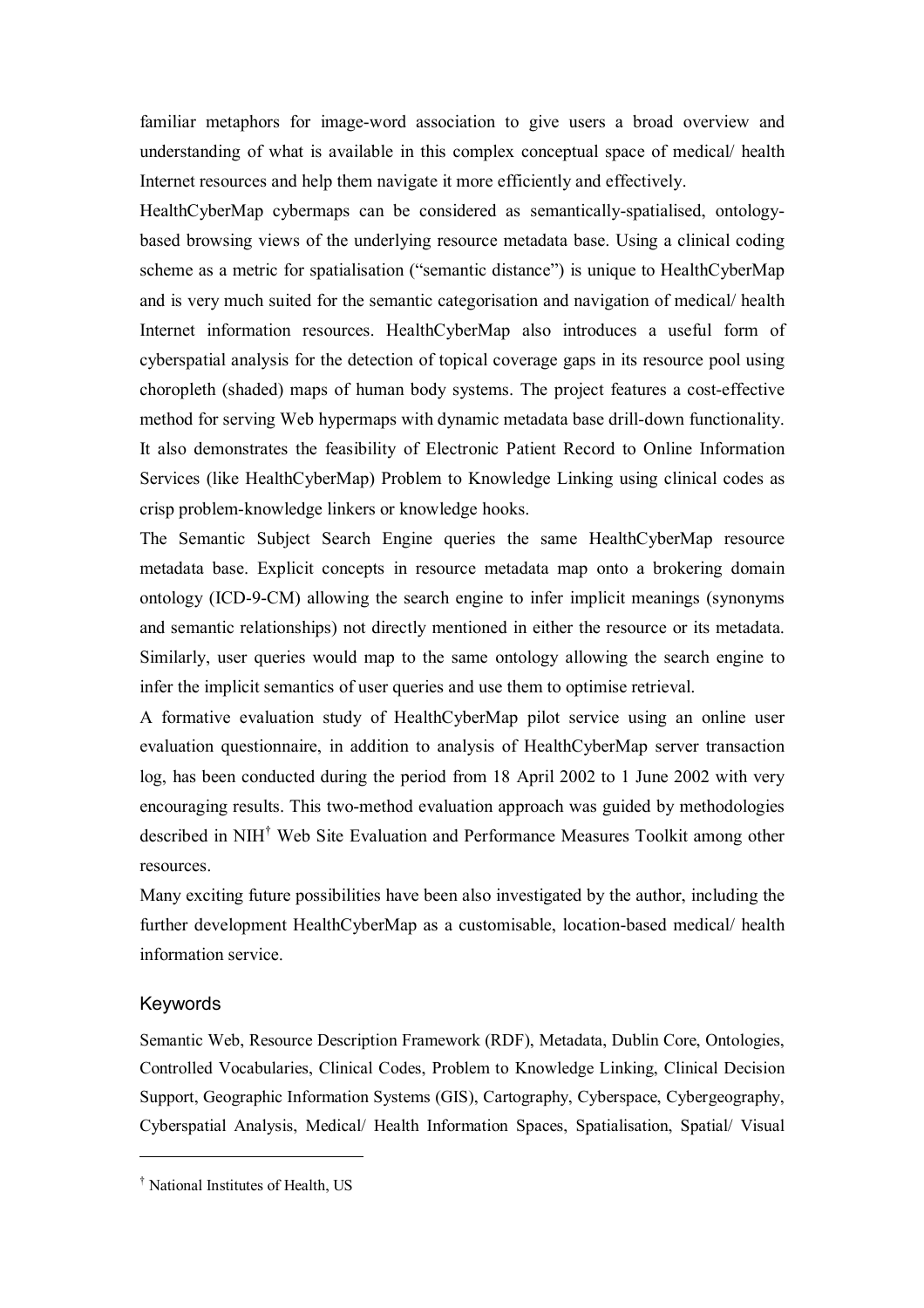Metaphors, Internet/ Web Resource Visualisation, Web Browsing/ Navigation, Cybermaps, Web Maps, Hypermaps, Hypermedia, Digital Libraries, Information Retrieval, Medical Search Engines, Location-based Services, Evaluation of Online Information Services, Server Transaction Log Analysis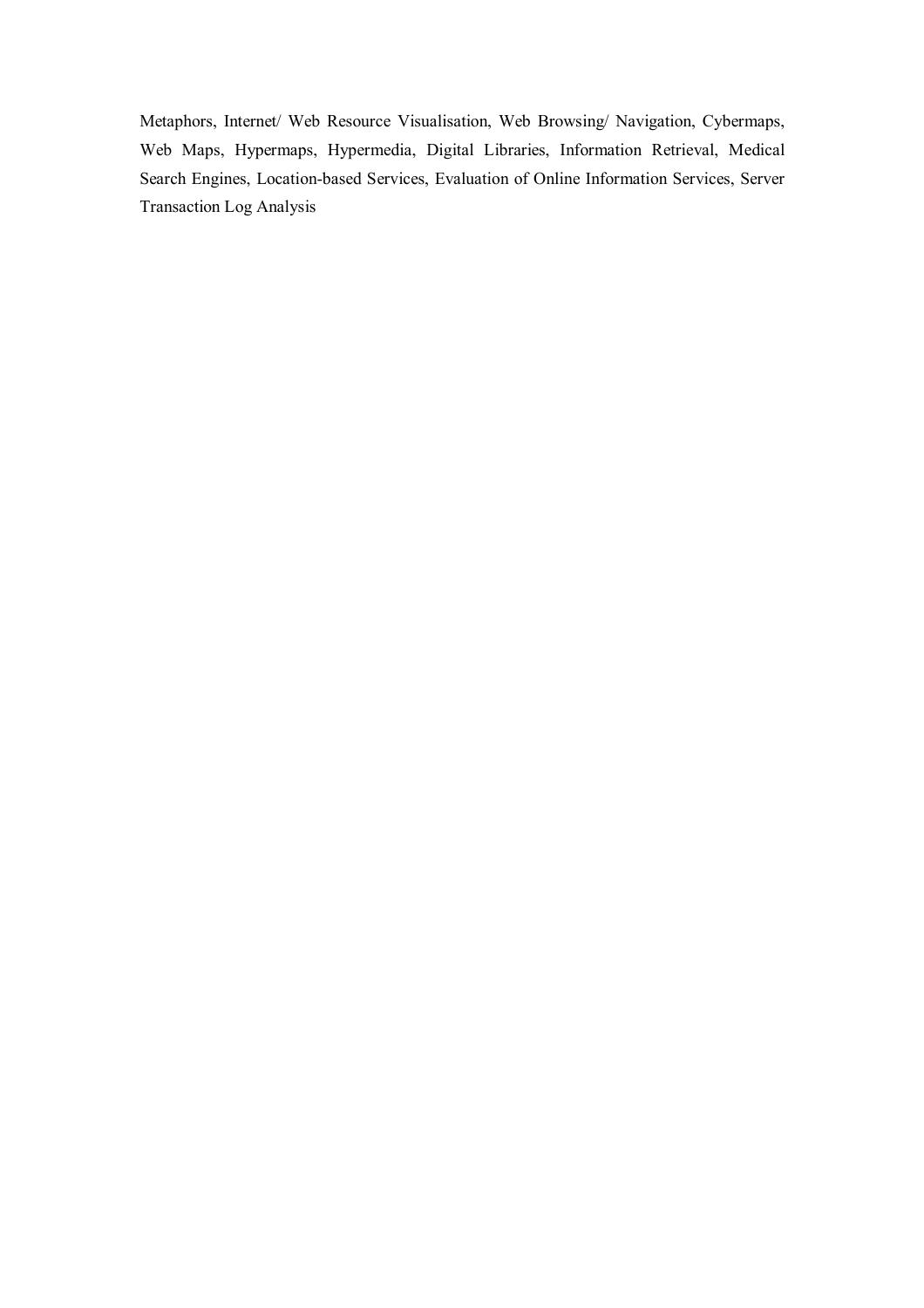## *2 Aims and Objectives*

#### Background and Motivation

The Internet is a system with unimaginable complexity. It has been said the Web is its own map. But as we surf the Web, we can only appreciate a very small part of it at any given time. We cannot for example figure out the relations of the page/ site we are visiting to the rest of the Web, how it measures compared to the rest of the Web, or how the rest of the Web looks like. We can have difficulties finding our way back to a resource we visited just few hours ago. We cannot easily locate medical/ health Web resources covering narrower, broader, related or similar topics as the one we are currently looking at, and except when we have no particular goal(s) in mind, we cannot plan our Web journeys ahead. We need a map or set of maps for this purpose. Ideally, we should be also able to link our health-related and clinical questions to such maps, and use them (or the underlying information) to find the appropriate answers to these questions in the right place and at the right time.

Maps are well known as powerful graphic tools that can be used to classify, visualise, communicate and navigate spatial and/ or spatialised relations (relations projected into some conceptual space for mapping) in worlds that are too large and too complex to be seen directly. Maps build on humans' powerful spatio-cognitive abilities. Good Web navigational maps should be also based on sound cartographic principles and variables (to ensure their spatial legibility and utility), and adapted to the unique nature of the Web.

GIS (Geographic Information Systems) take simple cartography one step further by providing contextual links between maps and underlying databases (where attributes of features on the maps are stored). On the Web these links can be implemented as sensitive clickable maps (hypermaps). The quality and utility of such maps will obviously depend on the quality of the information in the underlying databases.

## Aims and Mission Statement

HealthCyberMap (<http://healthcybermap.semanticweb.org>) is a Web-based service that aims at mapping medical/ health information resources in cyberspace in unique and novel ways to deliver a semantically superior experience to resource providers and consumers (the general public, patients, healthcare professionals and librarians),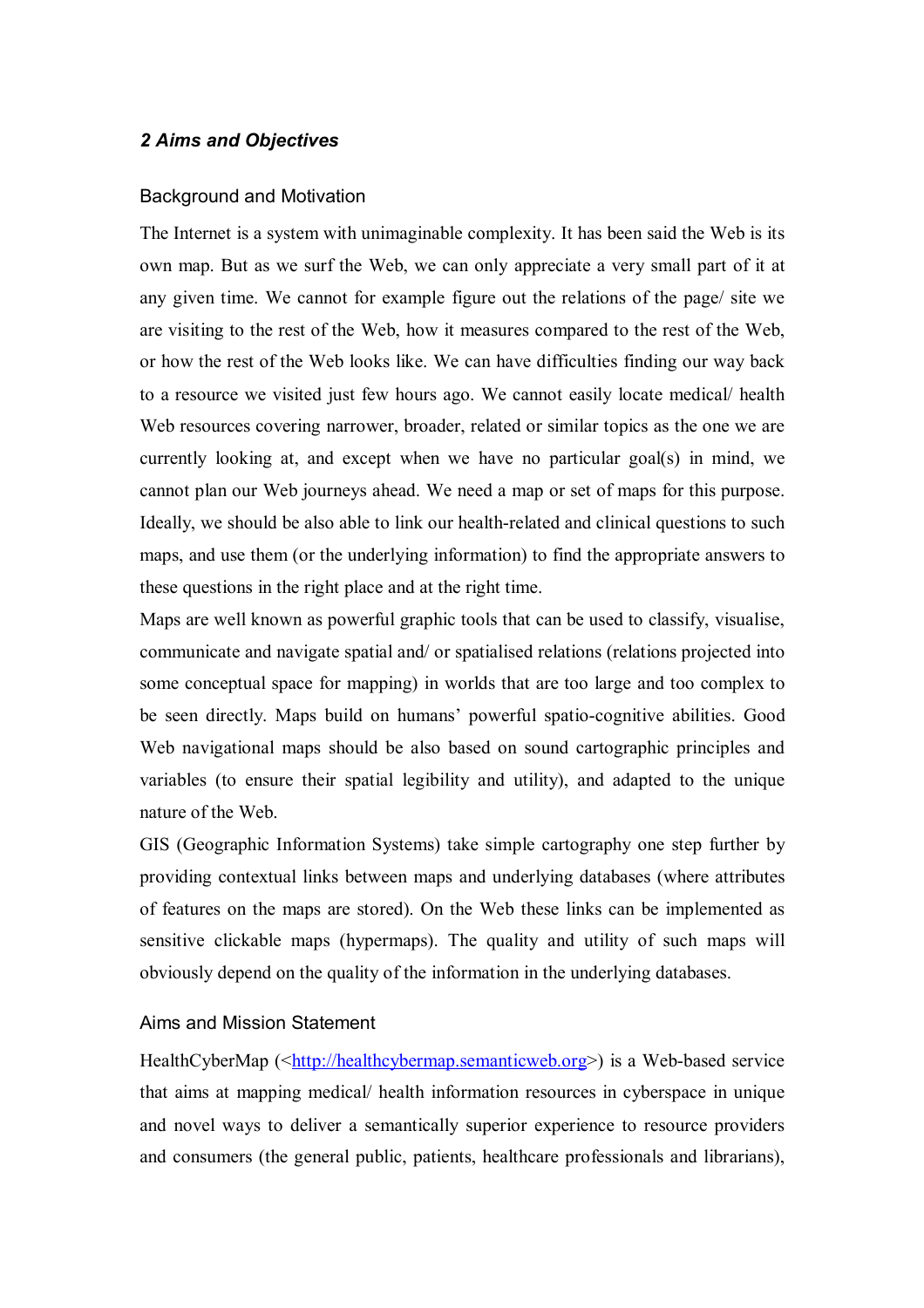helping them plan, manage, search and navigate this complex "virtual" space more efficiently and effectively. This is achieved through semantic indexing, "intelligent" categorisation, and interactive hypermedia visualisation of the medical/ health information cyberspace using metadata, clinical codes and GIS technologies. HealthCyberMap only attempts to map *parts* of available health and healthcare Internet resources and services.

## **Objectives**

## *(with measurable outcomes)*

A navigational hypermap for browsing collections of Internet information resources should be ideally driven by an underlying metadata base that stores meta-information (information about information) describing these resources. HealthCyberMap comprises two main arms or layers. The top-level visualisation/ navigation arm (interface layer) is founded upon a robust semantic layer.

### Semantic Arm Objectives

- 1. To define and model a suitable framework that tailors existing generic metadata standards/ recommendations to suit the description of medical/ health information resources.
- 2. To improve resource metadata quality and semantics through proper use of clinical codes from a controlled vocabulary as descriptors of medical/ health resource contents.
- 3. To propose and examine ways of reasoning semantically with resource metadata (including clinical codes) beyond simple queries, and combining metadata with other related and useful knowledge bases (ontologies or vocabularies) for the purpose of customising the language, interface and content of material delivered to consumers and offering them location-specific information.
- 4. To build a pilot metadata base describing a small part of medical/ health Internet resources based on the above framework, with the application of suitable resource quality benchmarking measures.
- 5. To develop a pilot Medical Semantic Subject Search Engine that outperforms conventional free-text and keyword-based search engines, and supports synonyms, disease variants, subtypes, as well as some semantic relationships between medical/ health terms.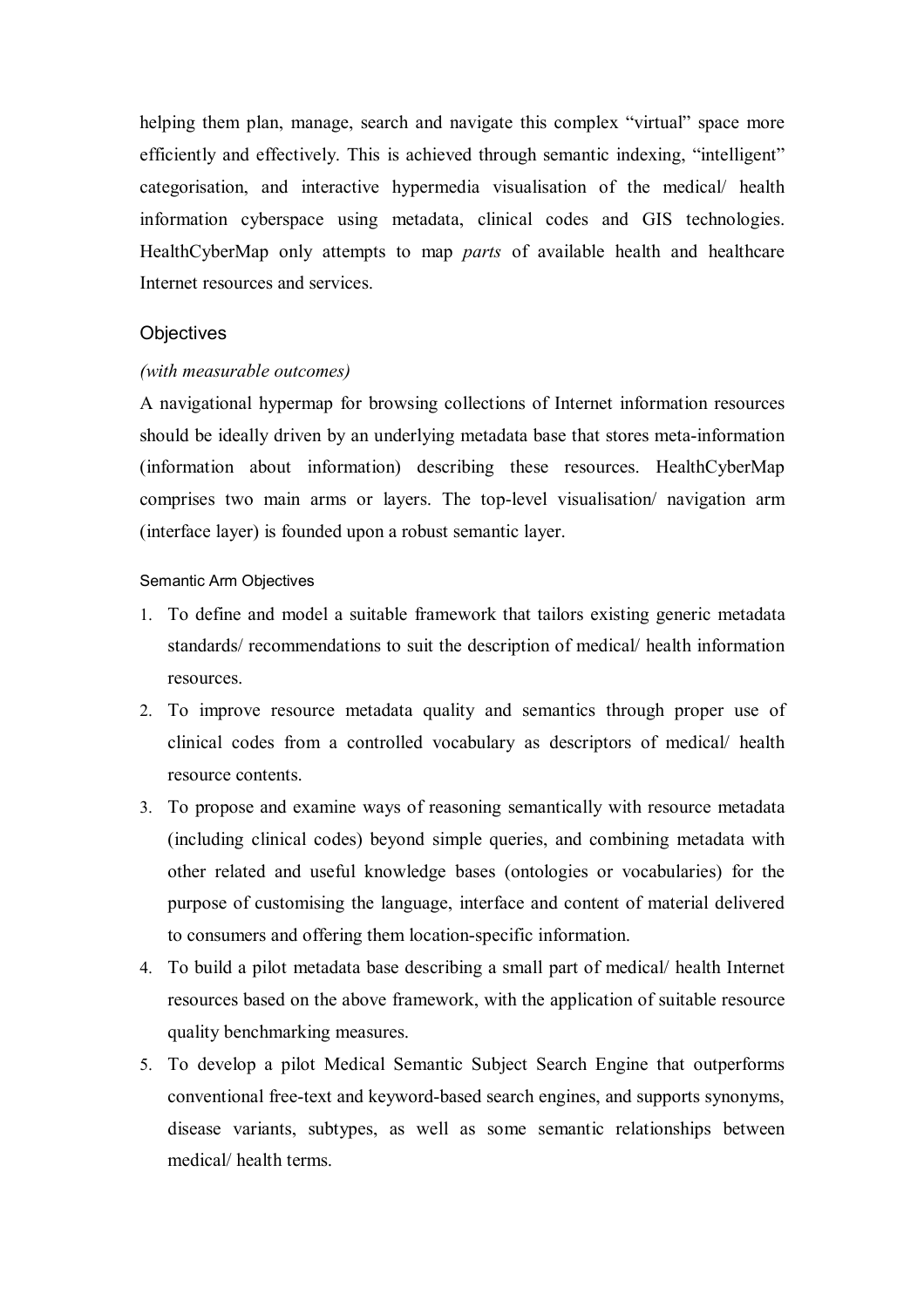6. To develop a pilot clinical Problem to Knowledge Linking solution based on clinical codes to contextually link the Electronic Patient Record to the resource metadata base.

### Visualisation/ Navigation Arm Objectives

- 7. To find an effective semantic metric based on clinical codes that can serve as a basis for the topical mapping of medical/ health information resources in cyberspace.
- 8. To find and use suitable spatialisation methods and familiar metaphors to visually browse and navigate medical/ health information resources on the Internet in different (but complementary) ways based on clinical codes and other metadata elements in the resource metadata base. This objective will be complemented by carrying a review/ critique of some existing and related cybermapping projects.
- 9. To use GIS to automate the classification and generation of spatialised browsing views (navigational cybermaps) of the resource metadata base based on the above cybermapping methods.
- 10. To develop a method for identifying topical coverage gaps (infogaps) in mapped resources.
- 11. To develop a cost-effective solution for serving hypermaps with dynamic database links/ drill-down functionality on the Web and use it for publishing the GISgenerated navigational maps on the Web while maintaining their links with the underlying resource metadata base (these maps form the main part of HealthCyberMap pilot service on the Web). It should be also possible to use the same solution to publish other interactive GIS-driven maps on the Web, e.g., maps of real-world health problems.
- 12. To develop a strategy for maintaining the currency of the generated hypermaps and dealing with problems related to Web resource link persistence.

#### Evaluation Objectives

- 13. To identify the need and reasons for evaluating HealthCyberMap pilot service interfaces on the Web, and investigate and develop/ refine suitable methods for conducting this evaluation and analysing its results.
- 14. To conduct a small-scale formative evaluation of HealthCyberMap research pilot using suitable methods (developed in the above objective), analyse the results, and